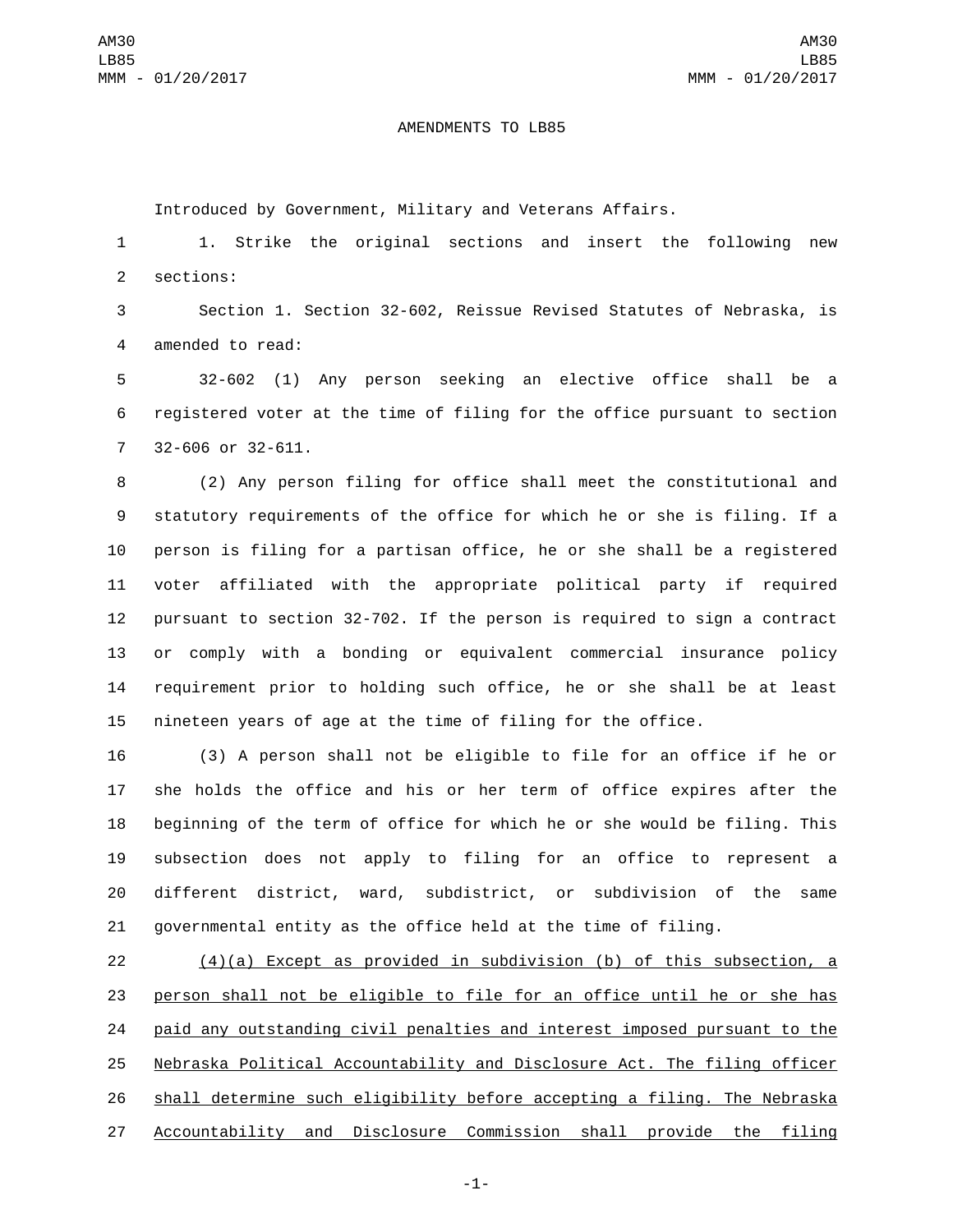officers with current information or the most current list of such outstanding civil penalties and interest owed pursuant to subdivision (13) of section 49-14, 123. (b) A person owing a civil penalty to the commission shall be 5 eligible to file for an office if: (i) The matter in which the civil penalty was assessed is pending on 7 appeal before a state court; and (ii) The person files with the commission a surety bond running in 9 favor of the State of Nebraska with surety by a corporate bonding company authorized to do business in this state and conditioned upon the payment of the civil penalty imposed under the Nebraska Political Accountability 12 and Disclosure Act. (5) (4) The governing body of the political subdivision swearing in the officer shall determine whether the person meets all requirements 15 prior to swearing in the officer. Sec. 2. Section 32-607, Reissue Revised Statutes of Nebraska, is 17 amended to read: 32-607 All candidate filing forms shall contain the following

 statement: I hereby swear that I will abide by the laws of the State of Nebraska regarding the results of the primary and general elections, that I am a registered voter and qualified to be elected, and that I will 22 serve if elected. Candidate filing forms shall also contain the following 23 information regarding the candidate: Name <del>candidate's name</del>; residence address; mailing address if different from the residence address; 25 telephone number; office sought; and party affiliation if the office 26 sought is a partisan office; a statement as to whether or not civil penalties are owed pursuant to the Nebraska Political Accountability and Disclosure Act; and, if civil penalties are owed, whether or not a surety bond has been filed pursuant to subdivision (4)(b) of section 32-602. Candidate filing forms shall be filed with the following filing officers: (1) For candidates for national, state, or congressional office,

-2-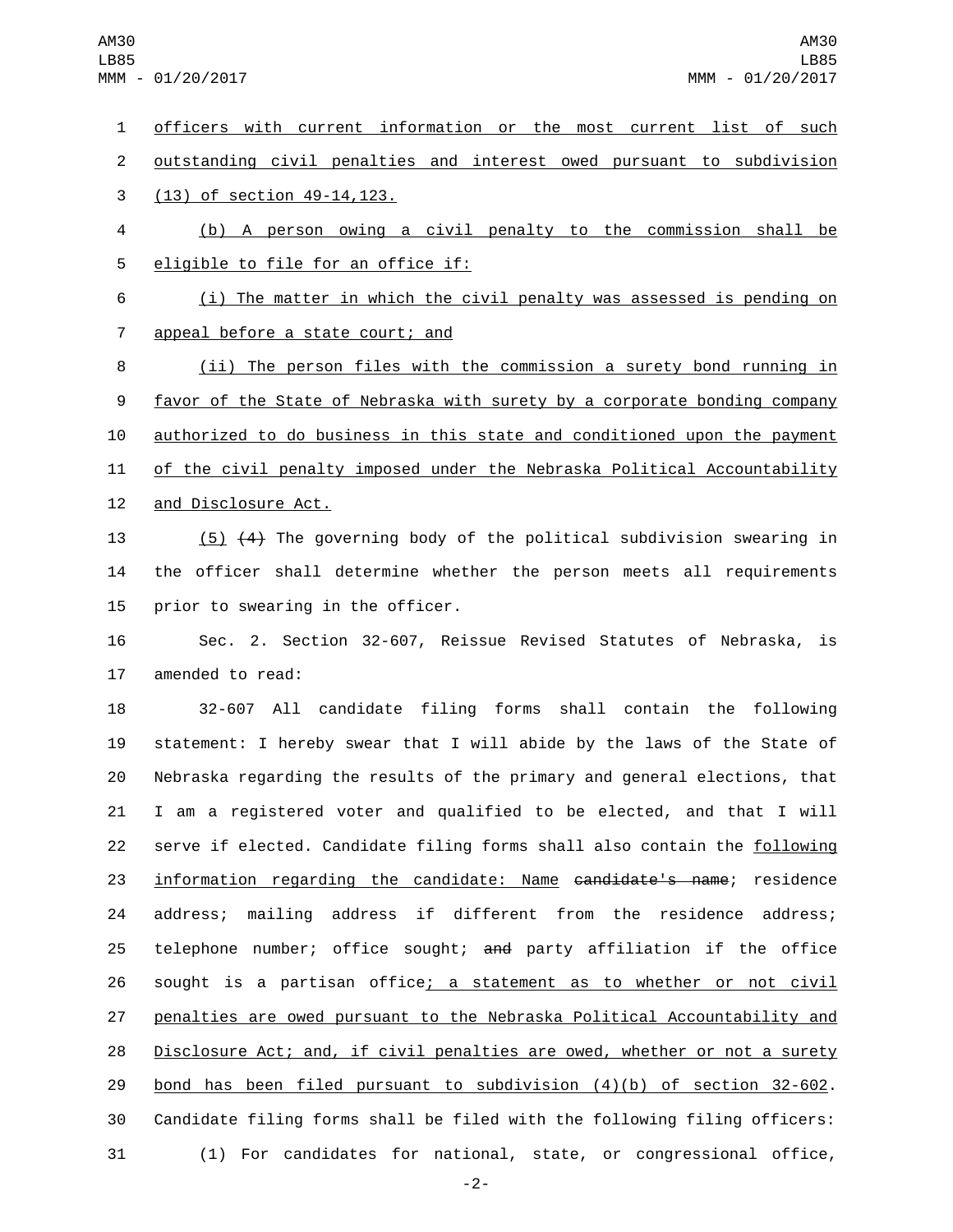directors of public power and irrigation districts, directors of reclamation districts, directors of natural resources districts, members of the boards of educational service units, members of governing boards of community colleges, delegates to national conventions, and other offices filled by election held in more than one county and judges desiring retention, in the office of the Secretary of State;

7 (2) For officers elected within a county, in the office of the 8 election commissioner or county clerk;

 (3) For officers in school districts which include land in adjoining counties, in the office of the election commissioner or county clerk of the county in which the greatest number of registered voters entitled to 12 vote for the officers reside; and

13 (4) For city or village officers, in the office of the election 14 commissioner or county clerk.

15 Sec. 3. Section 49-1401, Reissue Revised Statutes of Nebraska, is 16 amended to read:

17 49-1401 Sections 49-1401 to 49-14,141 and section 4 of this act 18 shall be known and may be cited as the Nebraska Political Accountability 19 and Disclosure Act.

 Sec. 4. No person shall be appointed to any elective or appointive office specified in section 49-1493 until he or she has first paid any outstanding civil penalties and interest imposed pursuant to the Nebraska 23 Political Accountability and Disclosure Act.

24 Sec. 5. Section 49-14,123, Revised Statutes Cumulative Supplement, 25 2016, is amended to read:

26 49-14,123 In addition to any other duties prescribed by law, the 27 commission shall:

28 (1) Adopt and promulgate rules and regulations to carry out the 29 Nebraska Political Accountability and Disclosure Act pursuant to the 30 Administrative Procedure Act;

31 (2) Prescribe forms for statements and reports required to be filed

-3-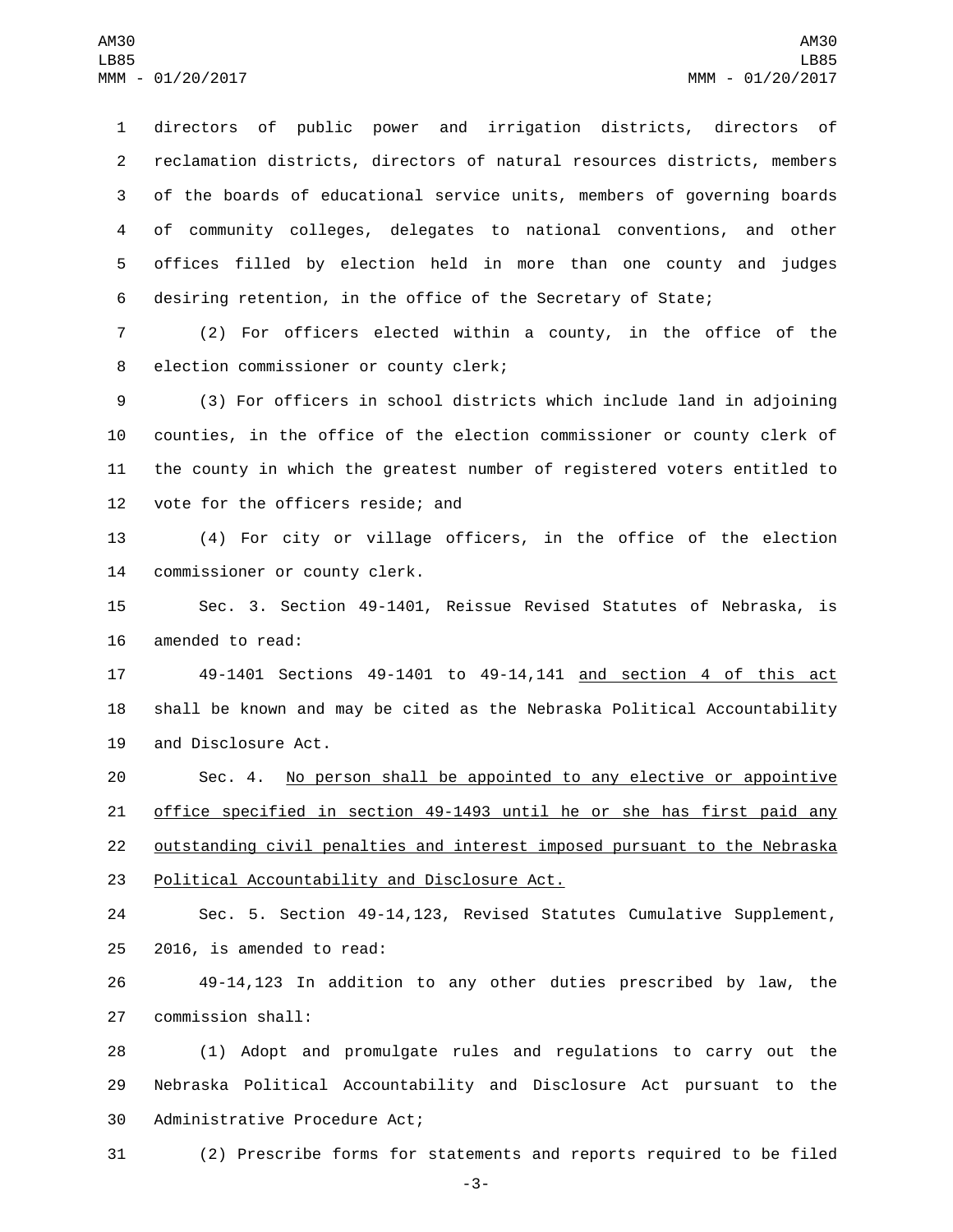pursuant to the Nebraska Political Accountability and Disclosure Act and furnish such forms to persons required to file such statements and 3 reports;

 (3) Prepare and publish one or more manuals explaining the duties of all persons and other entities required to file statements and reports by the act and setting forth recommended uniform methods of accounting and 7 reporting for such filings;

 (4) Accept and file any reasonable amount of information voluntarily 9 supplied that exceeds the requirements of the act;

 (5) Make statements and reports filed with the commission available for public inspection and copying during regular office hours and make copying facilities available at a cost of not more than fifty cents per 13 page;

 (6) Compile and maintain an index of all reports and statements filed with the commission to facilitate public access to such reports and 16 statements;

 (7) Prepare and publish summaries of statements and reports filed with the commission and special reports and technical studies to further 19 the purposes of the act;

 (8) Review all statements and reports filed with the commission in order to ascertain whether any person has failed to file a required 22 statement or has filed a deficient statement;

 (9) Preserve statements and reports filed with the commission for a period of not less than five years from the date of receipt;

 (10) Issue and publish advisory opinions on the requirements of the act upon the request of a person or government body directly covered or affected by the act. Any such opinion rendered by the commission, until amended or revoked, shall be binding on the commission in any subsequent charges concerning the person or government body who requested the opinion and who acted in reliance on it in good faith unless material facts were omitted or misstated by the person or government body in the

-4-